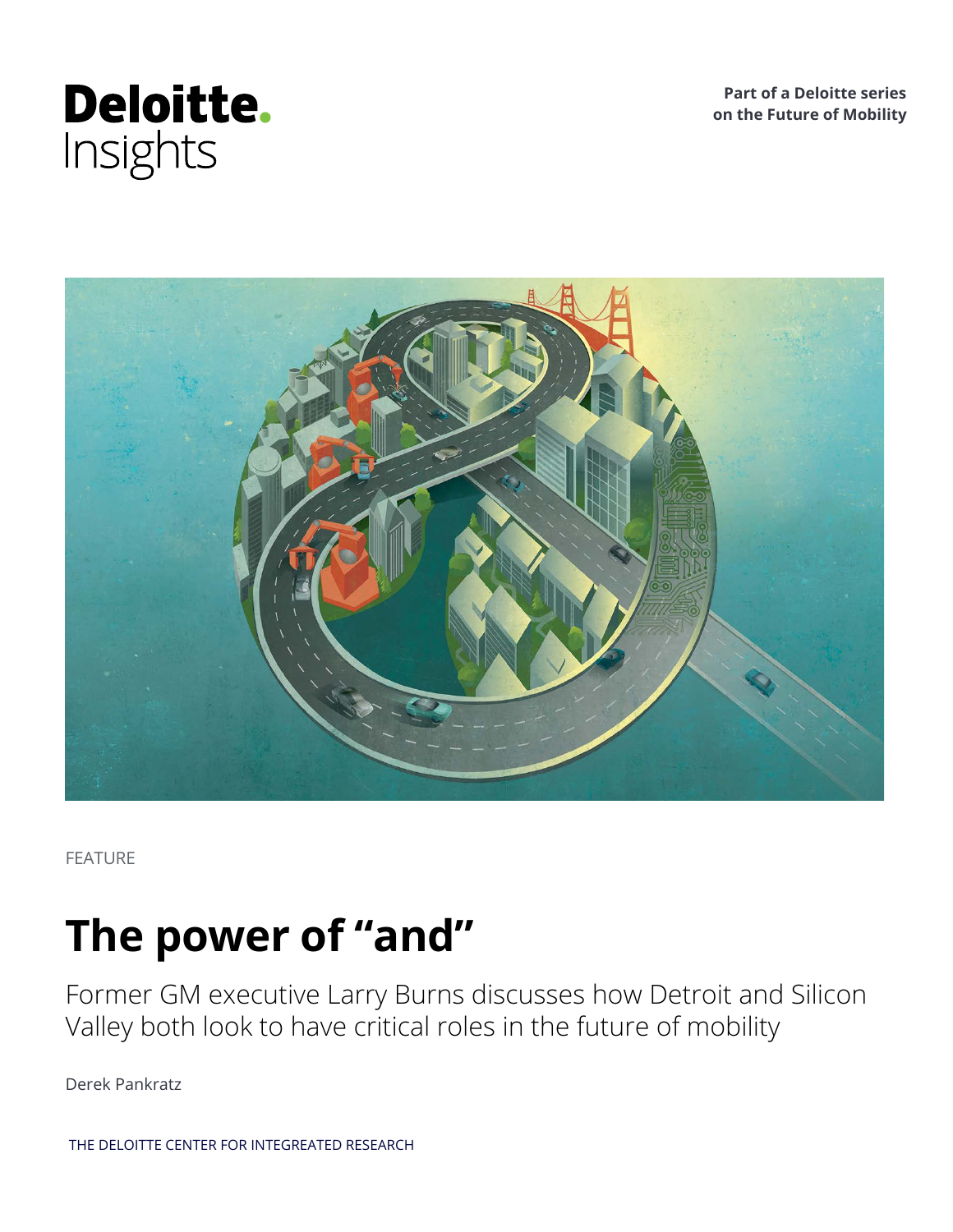Few people are as deeply familiar with both the automotive industry and the technology community as Larry Burns, who spent more than three decades at General Motors, ultimately serving as corporate vice president for research, development, and planning. He is also an academic and a longtime adviser to Waymo, Alphabet's self-driving car program. Burns' recent book, *Autonomy*, offers an inside account of the efforts to develop self-driving vehicles.<sup>1</sup> In a wide-ranging discussion, he shared his views about the future of mobility.

**DEREK PANKRATZ:** You've been thinking about changes in transportation for a long time. Looking back at what you believed or expected 10 or 15 years ago, what has surprised you?

**LARRY BURNS:** There were a couple of really big surprises. When we finished the [Defense Advanced Research Projects Agency, or DARPA] Urban Challenge in  $2007$ ,<sup>2</sup> we asked the head of DARPA, "What's next?" And he said, "Well, you've proven this is viable. It's really up to the commercial sector to run with it." So, all of us expected that everyone would be knocking on the doors of these young engineers to go make driverless cars happen—and quite honestly, except for Google launching its selfdriving car program in 2009, very little happened. I was really surprised that the commercial sector didn't jump at it. So, I'd say my biggest surprise was how long it took for a lot of people to accept that this was real and was possible, especially the auto industry, which is so significantly impacted by what's going on. And now there's this stampede. Suddenly everybody's an expert.

One other thing in terms of my own journey. When I left GM, I went to Columbia University and led a program for sustainable mobility. We looked at what you could do with a driverless, electric, shared vehicle model, and the results were pretty remarkable in terms of the number of vehicles required and the cost per mile.3 But the reality is there are almost 200 million cars and trucks in the United States,<sup>4</sup> and a lot of people who want to have their own. So, I've given thought to the idea of an autonomous vehicle that can be personal-use as well as shareduse, because I think the future is going to be both of those.

**PANKRATZ:** It's an interesting challenge. I know Deloitte's surveys suggest that the biggest reservation people have about shared mobility is exactly that: It's the issue of personal space and not wanting to share a confined area with somebody else.<sup>5</sup>

**BURNS:** I don't think people will be owning their car like we do today—I expect it will be more like a lease or subscription. If you have an autonomous vehicle for your own personal use, you'll likely want to be picked up at your door and dropped off at your door. And you won't want to be hassled with parking your vehicle—you'll want that vehicle to be smart enough to go somewhere and refuel or recharge and wait for you. I think that vehicle would get a lot more usage than my personal car now: When I arrive at work, it drops me off at the door, and then I could dispatch it in the middle of the day to go pick up my dry cleaning, and I could dispatch it again to go get takeout dinner and then go pick up my kids and then pick me up at work and take me back home. This whole world of a robotic personal valet is very intriguing to me; I think it's going to eliminate the need for owning a second and third car initially and, ultimately, owning a car altogether.

Some worry that additional road miles from both shared and personal usage will cause more congestion, but for those people who are taking trips they couldn't before—due to their age or a disability, for example—and are now able to participate more in society and the economy, that's a good thing. We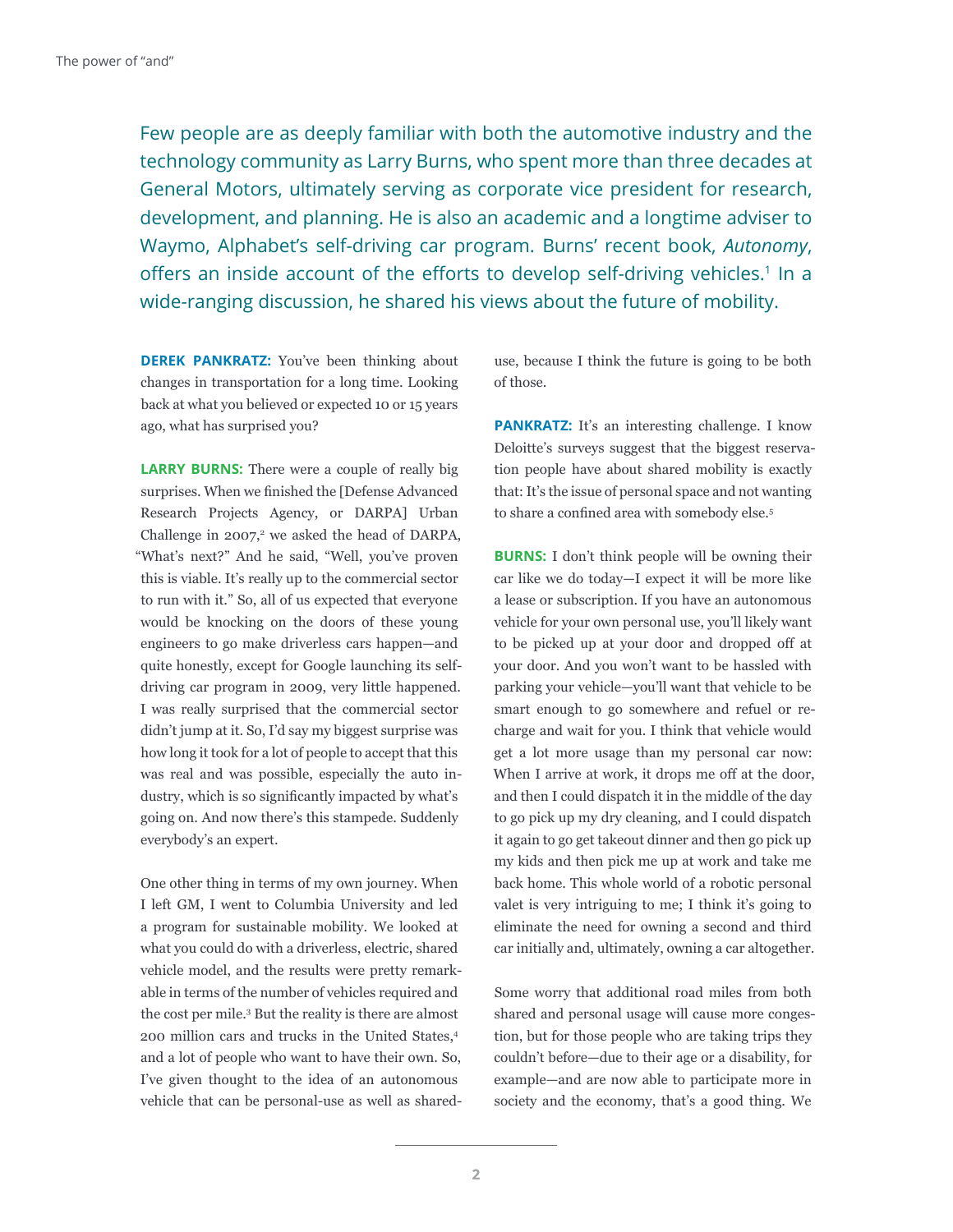should be celebrating those miles. It's also worth keeping in mind that if vehicles are operated as a fleet, you're going to be optimizing the use of that fleet. Ride-hailing providers don't operate like a fleet—they are a bunch of individual agents trying to get matched up with a ride. Our work at Columbia showed that you want to simultaneously have very high fleet utilization and very low *empty miles* miles with no passengers in the car. The business reality of fleet management will help us on the congestion front.

**PANKRATZ:** I think about that personal-valet model a lot. I live in a fairly rural area in Colorado where a shared fleet model doesn't seem to make sense. There are all of these small and medium towns where it's hard to see how you get the utilization to make it worthwhile, so the dedicated-use approach seems natural.

**BURNS:** Fifty-three percent of Americans say they live in suburbs, and 21 percent in those rural towns that you're talking about, which is a nontrivial slice of the population. And that's what's so exciting about the future autonomous electric vehicle market. There are going to be a lot of market segments, and that provides great opportunities for innovative companies to define their brands, find their niches, and deliver real value tailored to those opportunities.

**PANKRATZ:** You briefly mentioned electric vehicles. When you were working on the *AUTOnomy*  concept car at GM in the early 2000s, you built around hydrogen fuel cells.<sup>6</sup> My impression today is that there is a lot more activity around battery electric vehicles. Any thoughts on the pros and cons of those two different types of power sources and their future prospects?

**BURNS:** If I could change one thing in my public rhetoric in my role at GM, I probably would never have uttered the words *fuel cell*. I would have called it a hydrogen battery instead, because to be honest, they're very similar. And progress on hydrogen

storage, production, and distribution and fuel cells has been very impressive. Germany just announced that it's going to have trains operating on hydrogen fuel cells,<sup>7</sup> and there are over-the-road trucks being developed that use hydrogen fuel cells.<sup>8</sup> So I think this is not battery *or* fuel cell. I think it's an *and*. You're going to have a lot of synergy in the propulsion system around that *and*; depending on which market you're dealing with, hydrogen and fuel cells are going to find their role.

**PANKRATZ:** That *and* point is really interesting, because it's always presented as one versus the other.

**BURNS:** One of my biggest lessons is the power of *and*. A lot of business leaders get trapped thinking they have to select between A or B. And they forget to ask the question, "What about A *and* B?" What I have found over the years is that "A and B" often beats A or B by themselves. I think it's hugely important to find the power of *and*.

**PANKRATZ:** Another topic that's often posed as a dichotomy: the role of vehicle-to-vehicle [V2V], vehicle-to-infrastructure [V2I], and vehicle-toeverything [V2X] communication. Some people say it's critical and we've got to have it in some form. Others say it's actually superfluous, or that it would be nice to have but is too expensive and takes too long to build out, so we're going to keep everything onboard the vehicle.

**BURNS:** It's another beautiful example of the power of *and*. For two cars to talk to each other, both need to have enabling hardware and communications technology. For V2I, the infrastructure is pretty expensive to deploy. But in time, as we get to Gen-2, Gen-3 autonomous systems, I think you're going to see V2V and V2I become a way to reduce cost and perhaps even improve performance. I've learned to never rule out any technology. I dedicated my book *Autonomy* to engineers. Engineers make what's possible real; that's what we do.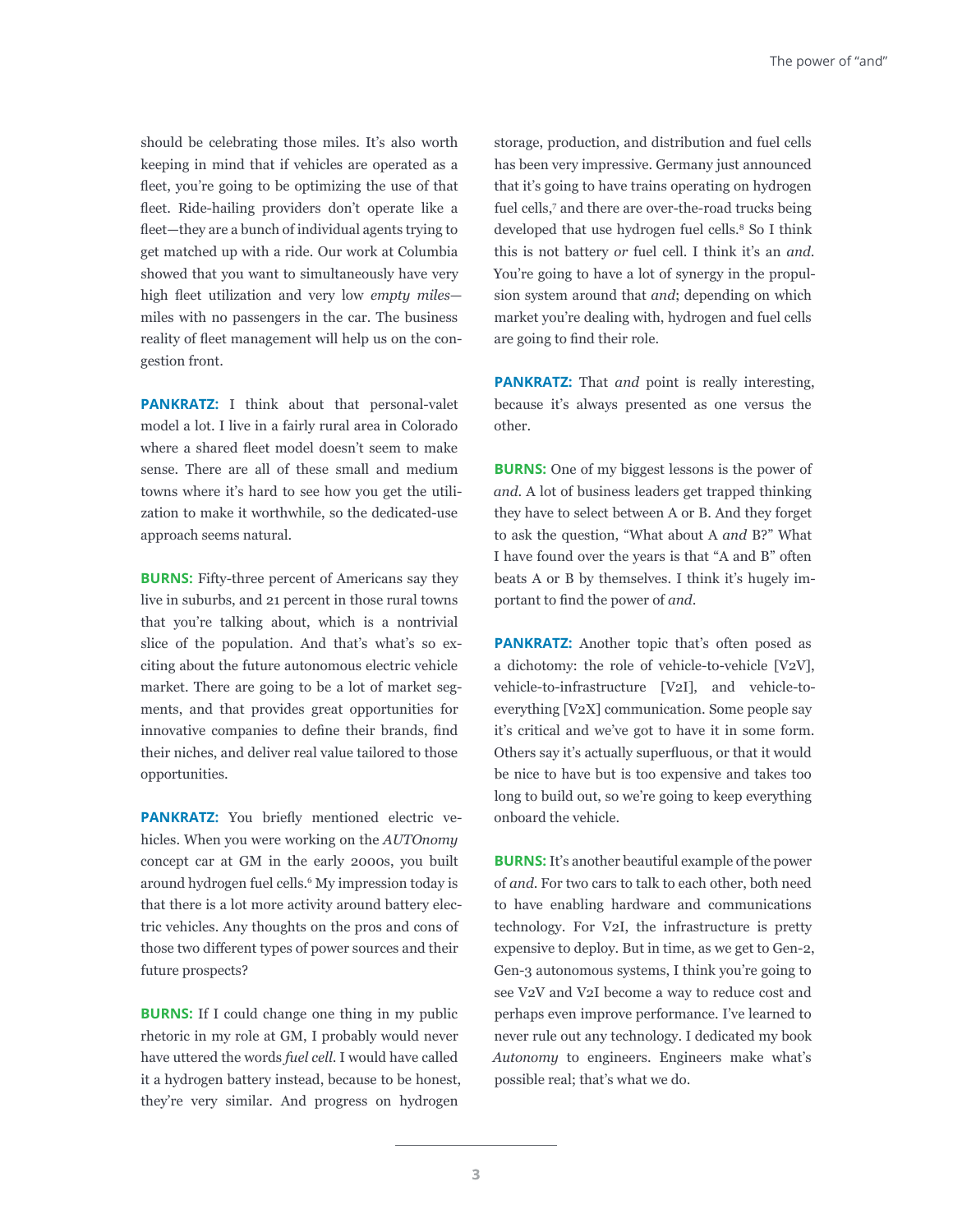**PANKRATZ:** Let's talk about yet another apparent binary choice between developing advanced driver assist features like automatic emergency braking or lane departure correction, and aiming for "fully" autonomous systems that don't anticipate a human taking control. How do you see Level 2 and 3 automation playing into this whole picture?9

**BURNS:** I've been an adviser to Waymo, Google's self-driving car project, since January 2011, and they made a really important decision that they were going to develop autonomous systems for only where there's no human involved at all. If our goal is to eliminate over 90 percent of crashes, we really need to go for Level 4 and Level 5, full autonomous. I believe the right thing to do is to get the driver out of the loop altogether: The situational-awareness chal-

### **I'm not worrying about the technology— I have not seen anything come up yet that says we've hit the wall and that we can't keep finding solutions to those driving challenges that are the most difficult that we face today as humans.**

lenge of asking someone to reengage in the driving task when they've been sitting there not driving for 20 or 30 minutes is a tougher problem to solve than getting the system to autonomously handle 99.99 ... percent of the stuff that happens in the world. With that said, I think it's useful to be developing emergency braking systems, full-speed adaptive cruise control, lane keeping, stability control. That's been good for safety purposes. But at the end of the day, I believe the objective should be to get to Level 4, starting in a geo-fenced area that's big enough to have commercial value.<sup>10</sup>

**PANKRATZ:** It seems safe to say that you're a believer in the opportunities around autonomous vehicles. What do you see as the biggest hurdles

to widespread adoption? Is it technological, social, regulatory, or something else?

**BURNS:** My biggest fear is that people will make premature judgments about what we're doing, whether out of fear or just not knowing. Have you had a chance to ride in a driverless car?

#### **PANKRATZ:** I have.

**BURNS:** So, you have a different experience than someone who hasn't. My first ride on public roads was in late 2010. I engaged the system. My hands were shaking over the steering wheel. My feet were nervous over the pedals. But within five minutes, I was relaxed; I realized this car was doing everything I would do as a driver and even better. And I suddenly

> realized I had no desire to change lanes and try to get ahead of somebody in front of me because I had my time to myself. I think this is all about people understanding what's possible in their lives and what's possible with the technology. I worry about people coming to a premature judgment and

therefore resisting. And I very much worry about players who have a strong vested interest in the existing roadway transportation system.

I'm not worrying about the technology—I have not seen anything come up yet that says we've hit the wall and that we can't keep finding solutions to those driving challenges that are the most difficult that we face today as humans.

**PANKRATZ:** It's another *and* moment, although maybe one that could slow progress. You can imagine hesitance or uncertainty by the public combined with a variety of vested interests that are able to capitalize on a moment where there's no broad popular support.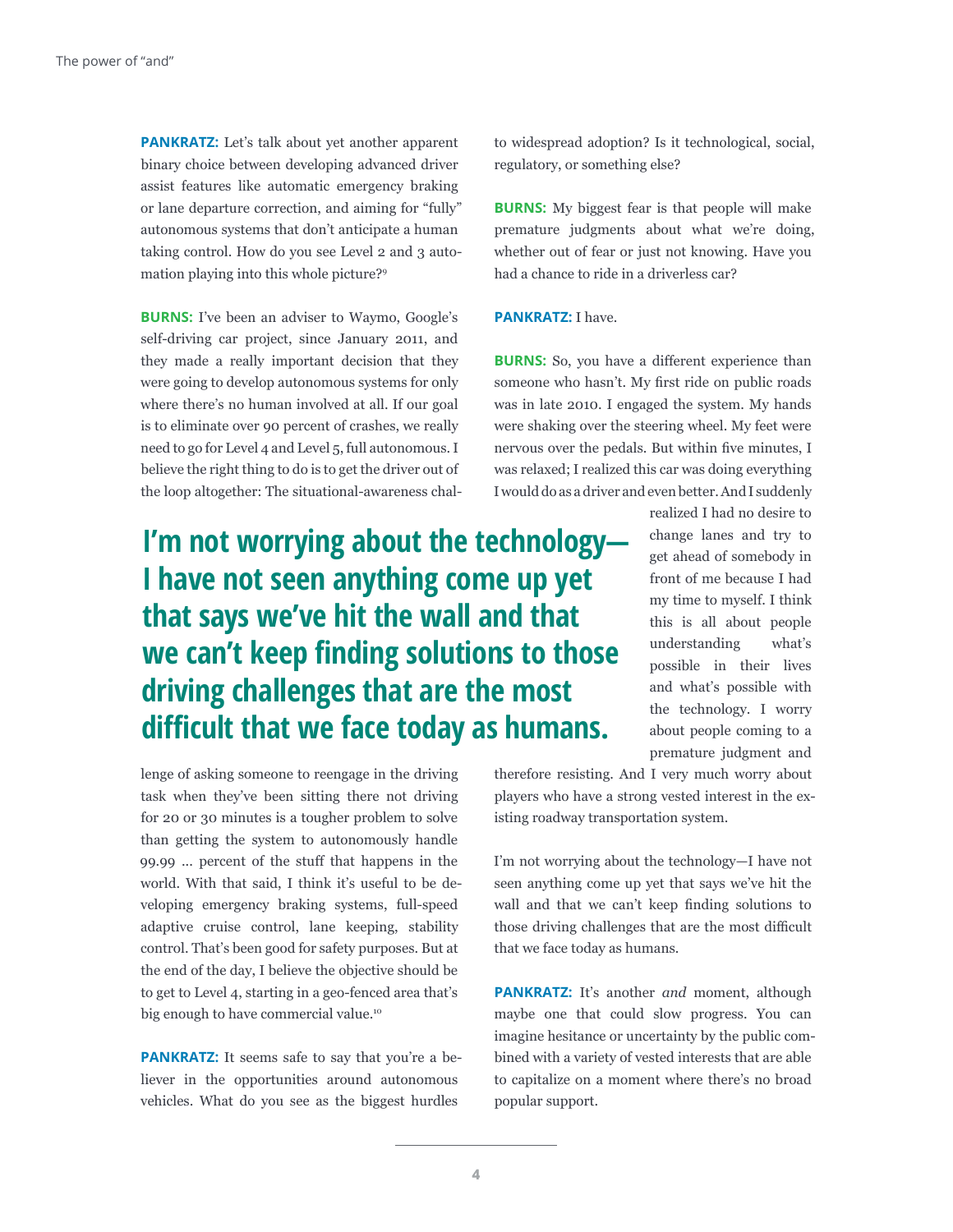**BURNS:** It's going to play out with a tipping point. There's this tendency to want to look into the future to know how big it's going to be and when, to predict market shares and penetrations. That's impossible. I focus more on that magical moment when market value exceeds price and price exceeds cost. The technology is proven, the customer value is proven, the business opportunity is proven, the regulatory barriers are not there, and it becomes clear this is now just a question of scaling through a series of generational deployments. That magical moment is within a three-to-five-year window, unless these vested interests push back so hard that they slow things down.

**PANKRATZ:** Related to the hurdles, I'm personally very interested in the psychology or sociology of car ownership, particularly in the United States. Car culture is deeply embedded in a lot of places. The car is more than just a way to get around—it's a longstanding symbol of who we are and who we want to be.<sup>11</sup> Is that a significant barrier?

**BURNS:** Another very good question. I think about it through the lens of my two daughters, who are 30 and 27. My coming of age was when I got my driver's license and my first car. Their coming of age was their first cellphone, not their first car. Over the last 10 or 15 years, I've asked them what would you give up first—your cellphone or your car? And they say they'd give up the car before they'd give up their handheld device. Younger generations are expressing themselves in a much different way than just through car ownership.<sup>12</sup>

**PANKRATZ:** What about some of the nightmare scenarios or unintended consequences of these new mobility innovations? Many cities are already dealing with an influx of ride-hailing vehicles, and you mentioned sending your self-driving car to pick up your dry cleaning. You've done detailed modeling on a number of cities looking at what shared autonomous vehicle adoption could look like. Any insights?

**BURNS:** At Columbia, we asked the question: "To make all the one- or two-person trips that automobiles currently make, how many tailored-design driverless electric vehicles would you need?" In city after city that we studied, you could replace all of the cars with a fleet that's 15 percent the size and still make all the trips that are being made. In simulations, those vehicles were picking people up in two to three minutes. We had empty miles on the order of 5 percent of loaded miles. How? It has to do with population density. In cities like Ann Arbor, the probability that somebody is requesting a trip nearby just as I am being dropped off is pretty high. So, a properly managed, optimized fleet would take a lot of cars out of the system.

Now, not everybody's going to want to share a car. I accept that. Let's say I'm at home cooking dinner for friends, and I realize I forgot to buy wine. I dispatch my personal robotic valet to the wine store to pick up the wine and come back. Would you call that an empty mile? I still would have made that trip driving my own vehicle. Today we have a system that is not optimized for fleet utilization. It just isn't. But if you're in the fleet business providing transportation services, a penny per mile really matters.

**PANKRATZ:** We've largely been focused on the movement of people, but there are big changes happening with the movement of goods as well.

**BURNS:** There are really two big opportunities with goods movement, and we may see commercially viable businesses at meaningful scale sooner with goods movement than people movement. The first opportunity is in long-haul trucking. The most recent numbers from the American Trucking Association indicate that an average driver makes about 73 cents a mile, wages and benefits.13 That's 47 percent of the cost per mile for over-the-road trucking. But not only would self-driving trucks save the 73 cents a mile—you have the opportunity to expand your daily service area because you don't have driver work rules; an autonomous tractor could conceivably go 24/7 or 23.5/7 based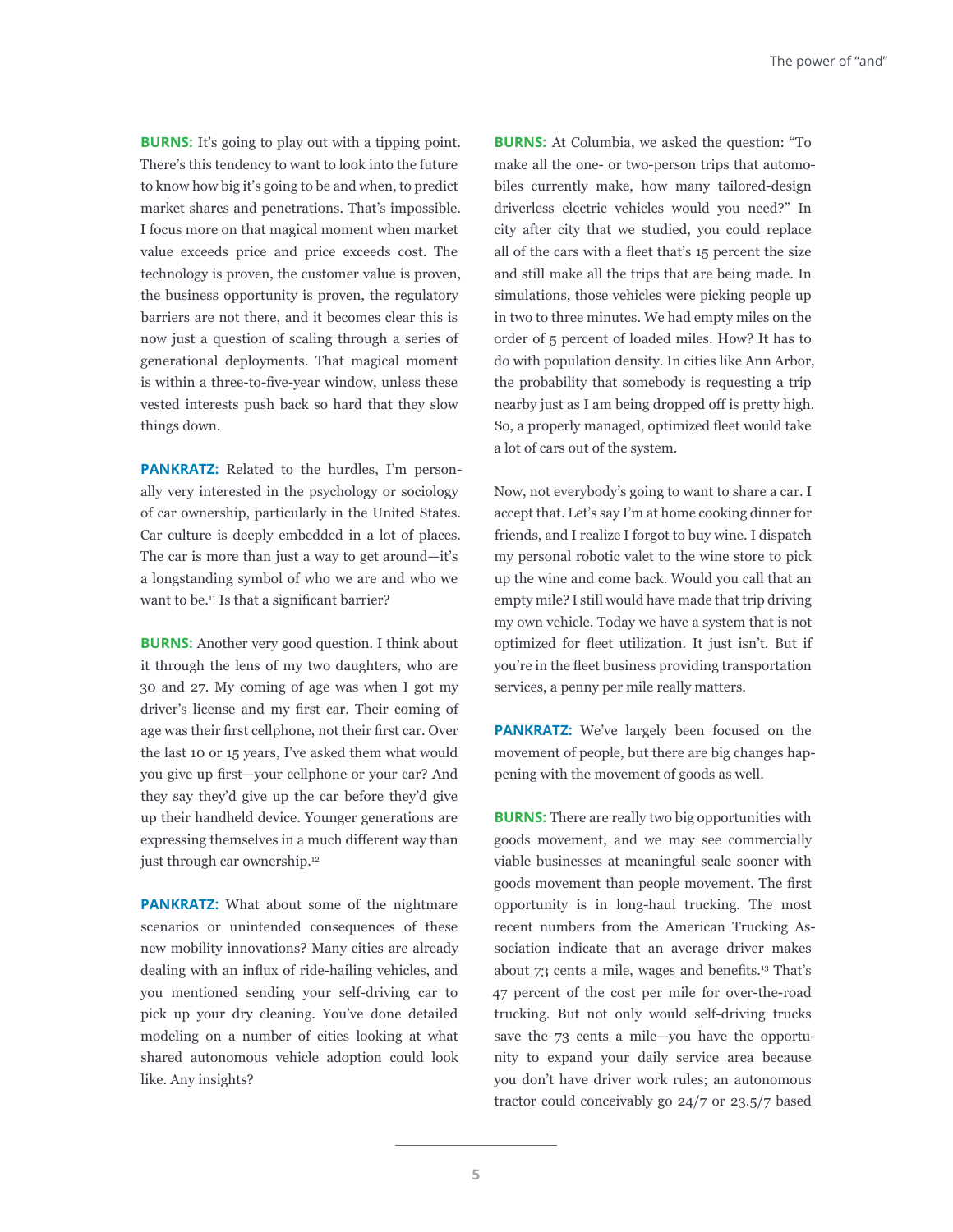on maintenance. That's really important for ecommerce. And when you think about all of the parts on a tractor that are there because there's a driver—the windshield, doors, side windows, seats, air-conditioning, heating, driving controls—it's easy to convince yourself that the pile of parts you no longer need will cost more than the parts you're going to add to make the tractor autonomous.

On the other side is package delivery, and it becomes even more interesting when the vehicles doing local package delivery can be the same vehicles you're using for moving people around, and they can have different temporal patterns throughout the day. Maybe more of the packages are getting delivered at night. That might improve fleet utilization and congestion in urban areas.

**PANKRATZ:** Speaking of urban mobility, we talked about autonomous vehicles and changes to the car. We're also seeing other kinds of micro-mobility popping up: bikesharing, e-scooters, micro-transit vans. How do you see those fitting into a world of shared autonomous fleets?

**BURNS:** Well I think it's that key word again: *and*. This isn't about picking one winner to replace the more than one billion cars in the world. I'm very excited by all of those modes that are cropping up, and I think they're going to be enhanced by the ability to seamlessly interface with them via apps. My long-term vision is for one totally integrated transportation system where you're able to coordinate the movement of people and goods using these different modes in a seamless way. Deloitte is doing some important work on that, and I think that's where this is headed.

**PANKRATZ:** We're pretty bullish on the idea of digital mobility platforms for cities.

**BURNS:** I think you should be.

**PANKRATZ:** We've talked here about some pretty momentous changes unfolding. What does all of

this mean for players in various industries? You're in a somewhat unique position in that you're a longtime veteran of the automotive industry and also been closely involved with one of Silicon Valley's most prominent projects in this area.

**BURNS:** The original subtitle for the book *Autonomy* was "The race to build the driverless car and how it will reshape our world." Our editor suggested we change the word *race* to *quest*. It seems like a simple change, but we kicked off the book with a sense of Silicon Valley versus Detroit, and by the end of the book it's Silicon Valley *and* Detroit. The tech community has brought enormous insight and value; they have been the catalysts to bring this change about. But in those early days, those tech players were not fully appreciating how hard it is to design, engineer, validate, and manufacture a car at the scale at which the auto industry operates. What's reassuring to me now is that the auto industry is working with Silicon Valley on their autonomous R&D. And Silicon Valley has turned to the auto industry for the kinds of vehicles they need to keep learning. So, I think you're seeing it as an *and*.

People ask me a lot, "Who's going to win?" I think you're going to see an ecosystem emerge not unlike the one that emerged with the internet. I'm not at all convinced that there's going to be a single vertically integrated player that emerges from this that can do the driving system, the vehicle, the transportation system operations, the brand building, and all of that. I think you're going to see quite a bit of codependency emerge. But those who become dominant in certain parts of that ecosystem could do really well.

**PANKRATZ:** *And* does seem to be the theme of a lot of things happening in mobility. Let's focus in on the automotive industry. If you were in an automaker's shoes today, what do you think they should be doing to be ready for the future to best position themselves?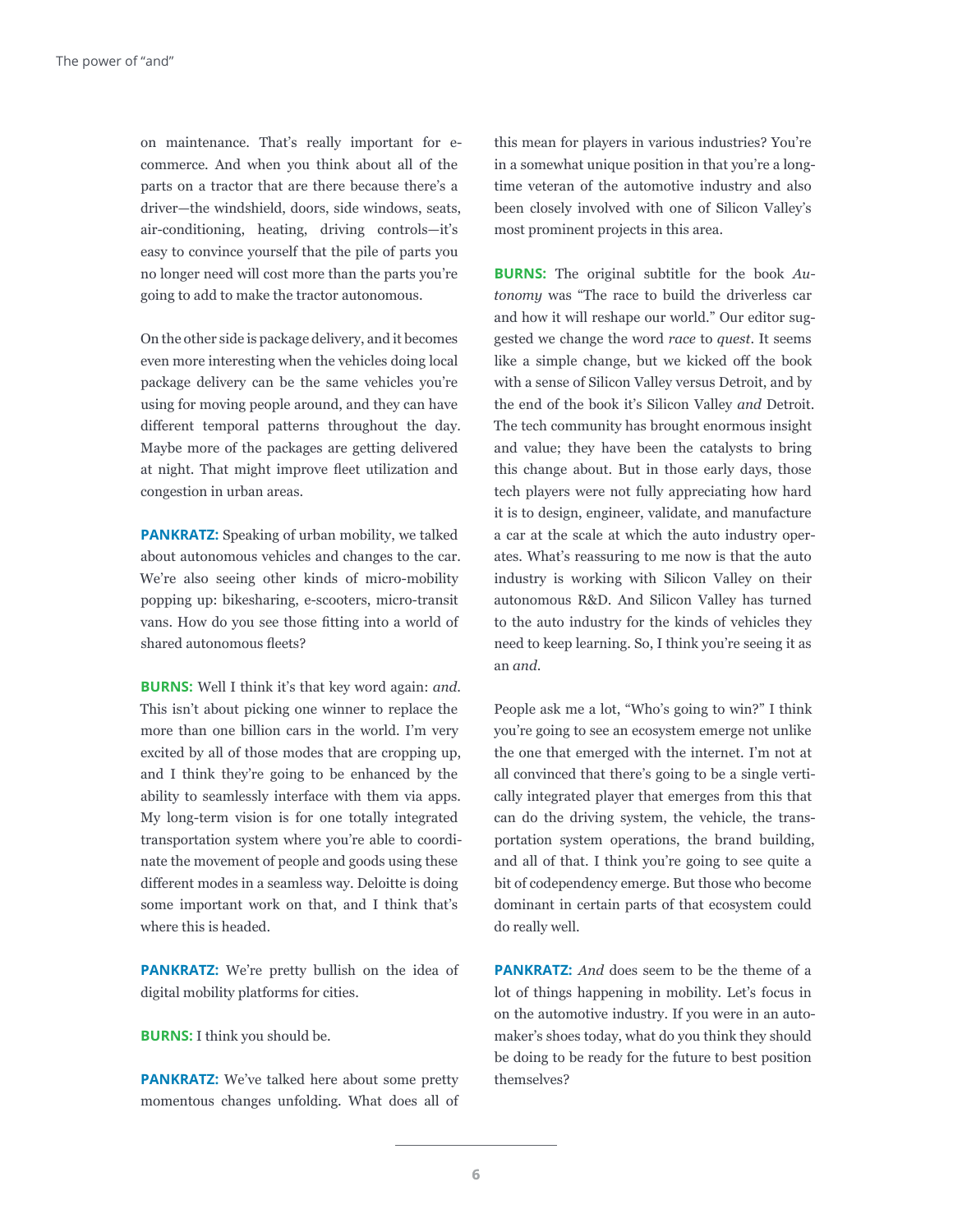**BURNS:** They're in a tough position because they have to continue to keep their legacy business viable while trying to pivot to these new businesses where they don't have the core competencies and they don't have infinitely deep pockets. That's a really, really tough puzzle to solve.

With all of that said, autonomous vehicles won't

work without the vehicle, and the vehicles are hard to do. I think the big concern for the industry is that those vehicles are going to become more commodity-like. The engineering of the vehicle becomes much simpler down the road when it's electrically driven, doesn't require a human driver, and you get most of the crashes out of the system. And I don't think the differentiator in the market is

going to be chrome and fenders and fascia and the shape and the color. It's going to be very much the overall experience that customers have, and that experience is going to be determined more by software and data and analytics than the traditional basis of competition in the auto industry. There are going to be some really tough portfolio decisions. Which parts of the traditional business do I want to hang with? Where is the profit? How do I pivot to this future of mobility that we're talking about today? Can we attract the best talent to play in that race? Bottom line: The traditional players in the centuryold roadway transportation system, including auto, energy, insurance, and finance companies, must get in front of the inevitable and make hard choices on "where to play" and "how to win" in the future.

**PANKRATZ:** You've neatly framed the challenges of balancing today's business with tomorrow's needs. When you think about the future of mobility, what's your greatest hope?

**BURNS:** My greatest hope is that we realize what I call the age of *automobility*—a convergence of autonomous electric vehicles deployed in transportation services—as fast and as soon as we possibly can with appropriate risk management. We shouldn't lose sight of the fact that this is a once-in-a-century opportunity to simultaneously deal with 1.3 million fatalities worldwide per year on roadways, to deal

## **We ought to look at autonomous vehicles as a cure for the roadway transportation epidemic and think about their deployment the way we test and deploy vaccines.**

with congestion, to deal with dependence on oil in transportation, to deal with the land use that comes with three parking spots per car in the United States, and to deal with equality of access. The deaths and injuries from crashes alone—it's epidemic in scale. If I just created a cure for cancer and it held promise to save a lot of people with cancer but some could still die from the treatment, I think we'd get on with it; we'd find a way to manage that. We ought to look at autonomous vehicles as a cure for the roadway transportation epidemic and think about their deployment the way we test and deploy vaccines.

So, I have this fixation: I want to get to the anticipated benefits. This convergence of technology and business models really can have a significant, meaningful impact and bring more transportation services at lower cost to more people. There's an opportunity to have radically better services at radically lower consumer and societal costs.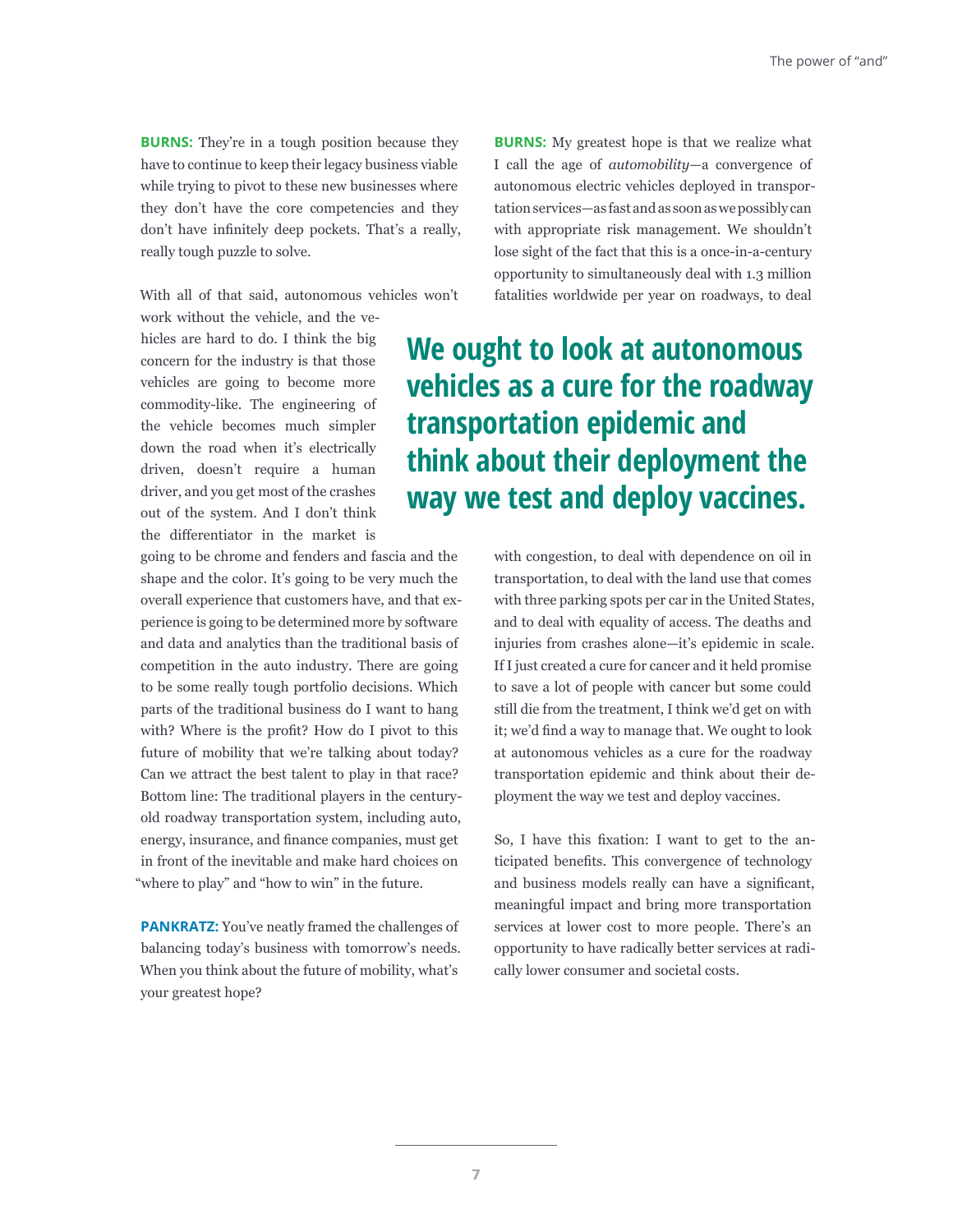### **Endnotes**

- 1. Lawrence D. Burns with Christopher Shulgan, *Autonomy: The Quest to Build the Driverless Car—and How It Will Reshape Our Worl*d (HarperCollins, 2018).
- 2. The Urban Challenge was a 2007 competition sponsored by the Defense Advanced Research Projects Agency in which teams had to construct an autonomous vehicle able to navigate an urban environment, including merging, passing, parking, and crossing intersections. DARPA, "Urban challenge," accessed October 15, 2018.
- 3. For instance, see Benjamin Zhang, "This study revealed the staggering potential of self-driving cars," Business Insider, June 2, 2014.
- 4. Bureau of Transportation Statistics, "Number of U.S. aircraft, vehicles, vessels, and other conveyances," accessed December 10, 2018. Number cited is for light-duty vehicles, short wheel-base, 2016.
- 5. Deloitte Global Automotive Consumer Study 2019, forthcoming.
- 6. "AUTOnomy" was a GM 2002 concept vehicle built around hydrogen fuel cell motors, drive-by-wire technology, and a skateboard-like chassis. See Burns and Shulgan, *Autonomy*.
- 7. AFP, "Germany rolls out world's first hydrogen train," France 24, September 17, 2018.
- 8. Kristin Lee, "Toyota's new hydrogen fuel cell truck has a 300-mile range," Jalopnik, August 1, 2018.
- 9. The Society of Automotive Engineers has identified five levels of vehicle automation, which the National Highway Traffic Safety Administration (NHTSA) subsequently adopted. See the NHTSA, "Automated vehicles for safety," accessed December 12, 2018.
- 10. David Roberts, "Here's how self-driving cars could catch on," *Vox*, May 9, 2018.
- 11. Robert Moor, "What happens to American myth when you take the driver out of it?," *New York Magazine*, October 17, 2016; Brandon Tensley, "How will pop music adapt to autonomous cars?", *Slate*, March 15, 2018.
- 12. Millennials may be only delaying car purchases rather than eschewing them, but their attitudes toward driving do seem distinct from those of previous generations. See Henry Miller, "How traveling by car is changing under millennials," Matador Network, January 22, 2018; Mary Wisniewski, "Why Americans, particularly millennials, have fallen out of love with cars," *Chicago Tribune*, November 12, 2018; and Kevin Drum, "Raw data: Kids and their cars," *Mother Jones*, May 12, 2018.
- 13. American Transportation Research Institute, "An analysis of the operational costs of trucking: 2018 update," October 2018.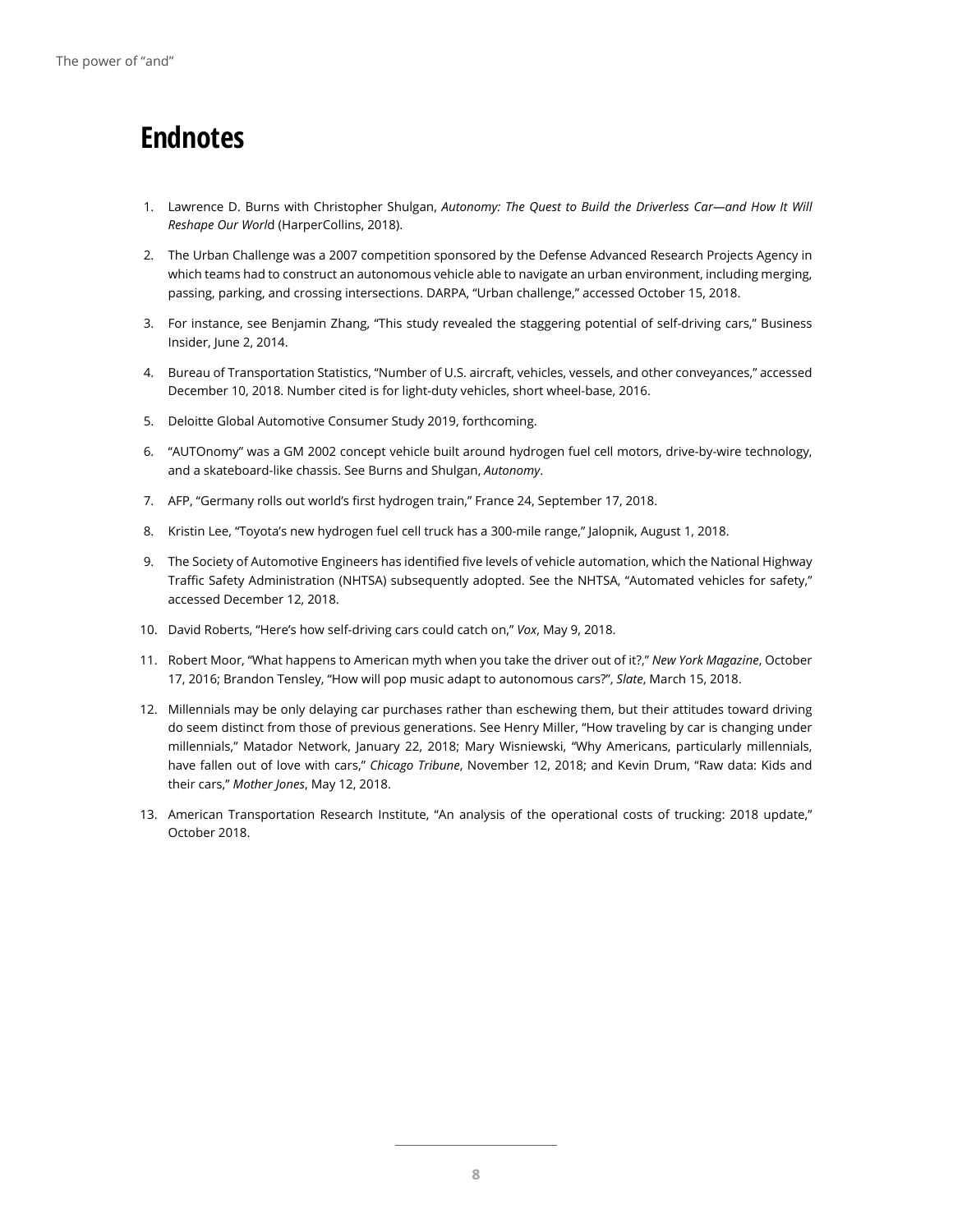### **About the author**

**DEREK M. PANKRATZ** is a senior research manager with the Center for Integrated Research in Deloitte Services LP. His research focuses on the confluence of emerging technological and social trends across industries. He is based in Denver.

### **Acknowledgments**

Foremost, the author would like to thank **Larry Burns** for being generous with his time and for sharing his insights into the future of mobility. **Scott Corwin** helped make this discussion possible, and many colleagues at Deloitte—in particular, **Matthew Budman** and **Jonathan Holdowsky**—worked to get the final piece published.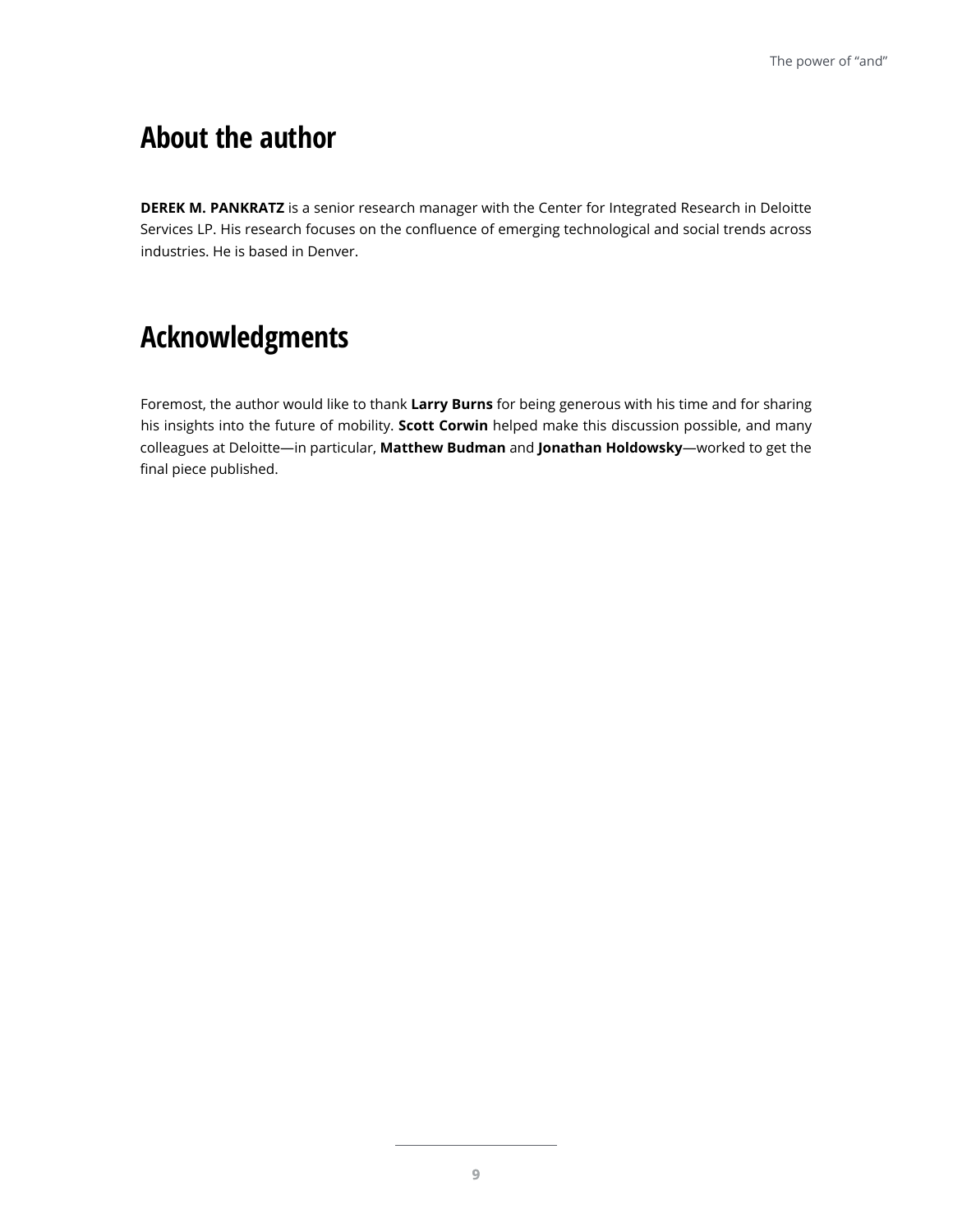### **About the Deloitte Center for Integrated Research**

Deloitte's Center for Integrated Research focuses on developing fresh perspectives on critical business issues that cut across industry and function, from the rapid change of emerging technologies to the consistent factor of human behavior. We uncover deep, rigorously justified insights and look at transformative topics in new ways, delivering new thinking in a variety of formats, such as research articles, short videos, and in-person workshops.

#### **Contact**

#### **Scott Corwin**

Managing director Future of Mobility practice leader Deloitte Consulting LLP +1 212 653 4075 scottcorwin@deloitte.com

The entire way we travel from point A to point B is changing. This transformation is creating a new ecosystem of personal mobility, with implications affecting more than just the automotive industry. Our Future of Mobility practice serves the entire ecosystem of companies working in and around mobility to actively shape its emergence.